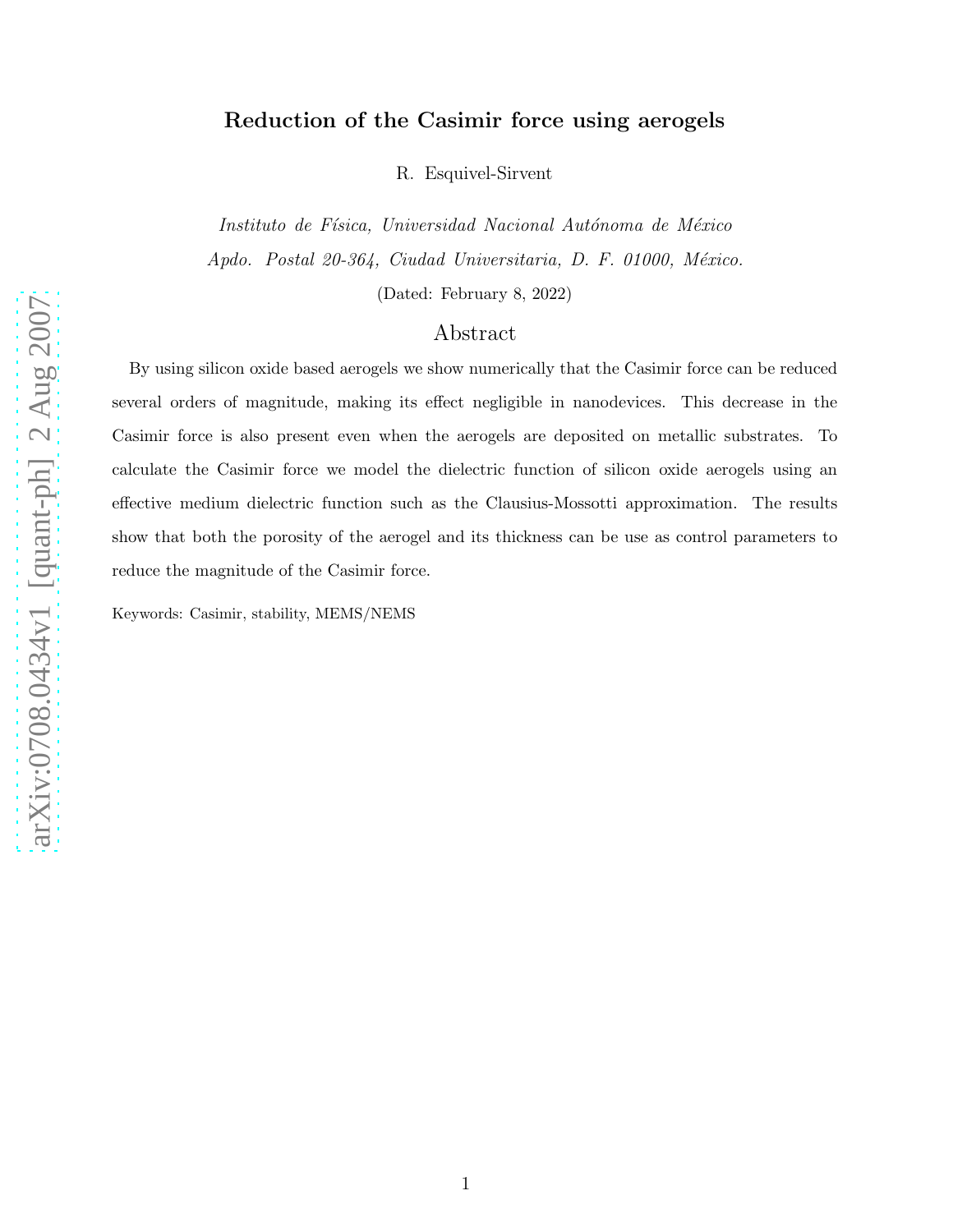### I. INTRODUCTION

The last decade has seen a renewed interest in the study of the Casimir force [\[1\]](#page-7-0). Casimir predicted that two neutral parallel plates will attract each other due to a force arising from quantum vacuum fluctuations. The interest in this force arises from the precise measurements between metallic  $[2, 3, 4, 5, 6]$  $[2, 3, 4, 5, 6]$  $[2, 3, 4, 5, 6]$  $[2, 3, 4, 5, 6]$  $[2, 3, 4, 5, 6]$  $[2, 3, 4, 5, 6]$  $[2, 3, 4, 5, 6]$  and dielectric systems  $[7, 8]$  $[7, 8]$  that are now possible. The measurements have confirmed the validity of Casimir's theory and Lifshitz formulation [\[9\]](#page-7-8), that takes into account the dielectric properties of the plates. The Lifshitz theory gives the Casimir force or the Van der Waals force in the retarded and non-retarded limit between extended bodies. Usually, in the literature some authors use the term Van der Waals force in the non-retarded limit and the term Casimir force in the retarded limit [\[10\]](#page-7-9).

Recent research in Casimir forces is focused in having a precise comparison between theory and experiment. To achieve this, several physical characteristics of the plates have to be known such as conductivity [\[11,](#page-7-10) [12](#page-7-11), [13\]](#page-7-12), roughness [\[14,](#page-7-13) [15](#page-7-14)] and finite temperature effects and its controversies due to the apparent violation of Nerst heat theorem [\[16,](#page-7-15) [17,](#page-7-16) [18,](#page-7-17) [19](#page-7-18)].

The Casimir force has also been considered as a possible actuating force in micro and nano electromechanical devices (MEMS and NEMS). In 1995 Serry et al. were the first to consider the role that Casimir forces could have in MEME by analyzing the dynamics of a micro system actuated only by Casimir forces [\[20\]](#page-7-19). Later, this system was realized experimentally by Chan [\[21](#page-7-20)] who also able to excite a micro torsional balance in its non linear mode using only the Casimir force [\[22\]](#page-7-21). A recent review of Casimir forces in nanomechanics an nanotechnology can be found in Reference [\[23\]](#page-8-0). Later, the deflection of micro membrane strips under a purely Casimir load was also studied by Serry [\[24\]](#page-8-1). These works suggested that another consequence of the Casimir force in micro and nano devices, was that it could limit the operation of modern MEMS and NEMS by causing a pull-in or snap down instability similar to what happens to electrostaticaly actuated devices [\[25](#page-8-2), [26](#page-8-3)]. The stability of MEMS in the presence of Casimir has also been studied by several authors [\[27,](#page-8-4) [28](#page-8-5), [29,](#page-8-6) [30,](#page-8-7) [31](#page-8-8)] as well as the pull-in dynamics when both electrostatic and Casimir forces are present [\[32\]](#page-8-9). However, as shown by Delrio *etal*. [\[33\]](#page-8-10), the Casimir force is relevant in the pull-in dynamics in the non retarded limit (or Van der Waals regime). In the case of metals, the nonretarded limit corresponds to separations smaller than the plasma wavelength of the material.

Unlike the electrostatic case, the Casimir force can not be 'turned-off' and is always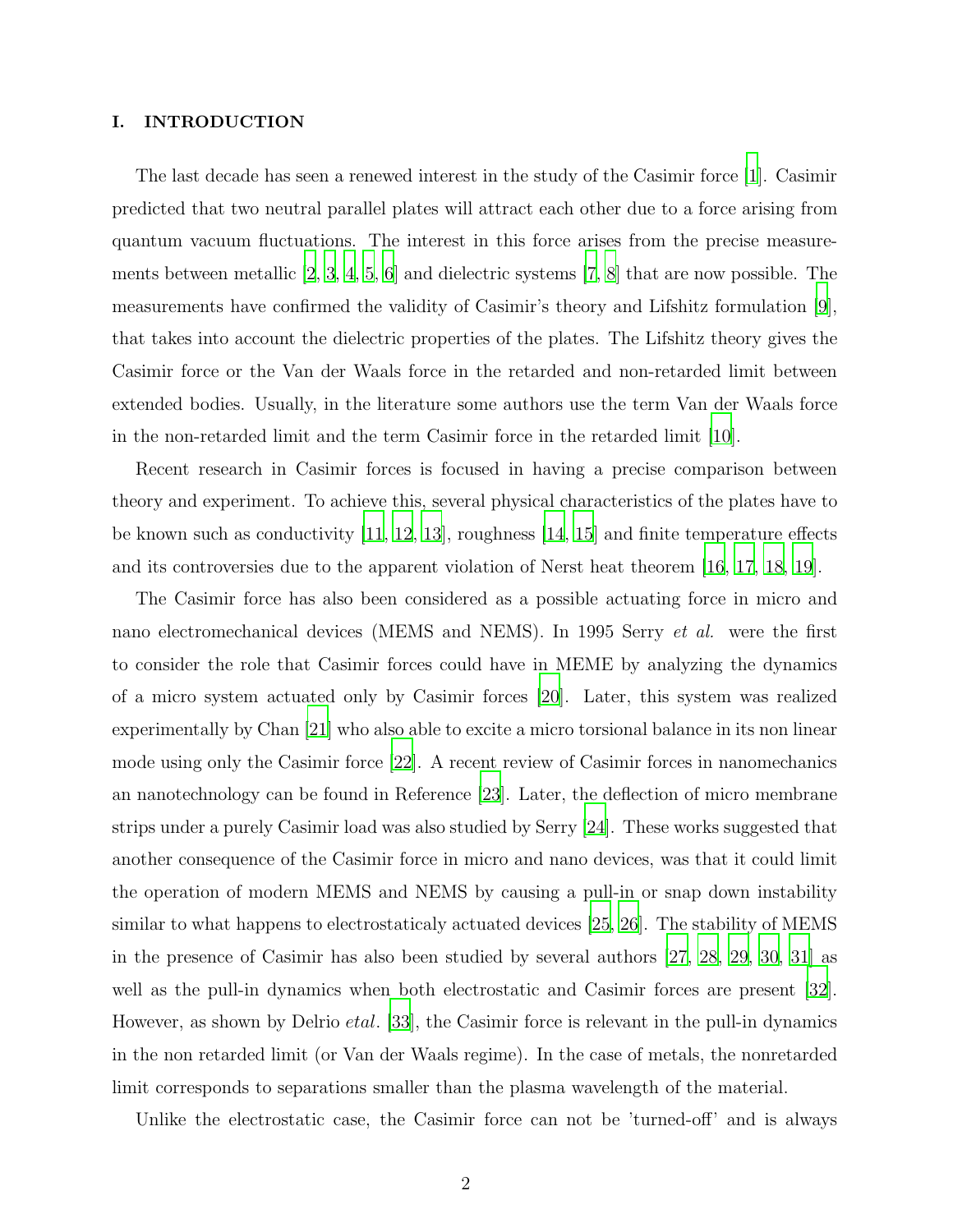present. Its influence can be reduced in several ways. For example, using thin conducting films will reduce the Casimir force [\[36,](#page-8-11) [37](#page-8-12)] or using low dielectric function materials such as  $Si$  [\[34,](#page-8-13) [35](#page-8-14), [38](#page-8-15)]. It has also been suggested that it is possible to change the sign of the force from attractive to repulsive using high magnetic susceptibility materials [\[39,](#page-8-16) [40\]](#page-8-17).

In this work we show that the Casimir force can be reduced drastically using silicon based aerogels. In particular, we discuss the use of  $SiO<sub>2</sub>$  aerogels and how the dielectric function of the aerogels rescales the Casimir force.

### II. FORMALISM

The calculations are done in the Lifshitz approach at zero temperature and assuming only frequency dependent dielectric functions.

The Casimir force per unit area between two arbitrary flat surfaces labeled  $j = 1, 2$ separated a distance  $L$  is calculated using the Lifshitz formula [\[9](#page-7-8)]

<span id="page-2-0"></span>
$$
F = \frac{\hbar c}{2\pi^2} \int_0^\infty Q dQ \int_{q>0} dk \frac{k^2}{q} (G^s + G^p), \tag{1}
$$

where  $G_s = (r_{1s}^{-1}r_{2s}^{-1} \exp(-2kL) - 1)^{-1}$  and  $G_p = (r_{1s}^{-1}r_{2s}^{-1} \exp(-2kL) - 1)^{-1}$ . In these expressions, the factors  $r_{p,s}$  are the reflectivities for either  $p$  or  $s$  polarized light ,  $\boldsymbol{Q}$  is the wavevector component along the plates,  $q = \omega/c$  and  $k = \sqrt{q^2 + Q^2}$ . The above expression is evaluated along the imaginary frequency axis  $i\omega$ .

When the reflectivities are replaced by the Fresnel coefficients, the original Lifshitz formula is recovered. For perfect conductors,  $|r_p| = |r_s| = 1$  and Eq. [\(1\)](#page-2-0) yields Casimir's known expression for the force in the ideal case,

<span id="page-2-1"></span>
$$
F_c = -\frac{\hbar c \pi^2}{240L^4}.
$$
\n(2)

In general, the problem of calculating the Casimir force between two surfaces reduces to finding the reflection coefficients given dielectric function of the materials. For a slab of thicknesss D and dielectric function  $\epsilon_1$  on top of a half space of a material characterized by a dielectric function  $\epsilon_2$  the reflection amplitudes are

<span id="page-2-2"></span>
$$
r_{p,s} = \frac{r_{ps}^{01} + r_{ps}^{12}e^{-2\delta}}{1 + r_{ps}^{01}r_{ps}^{12}e^{-2\delta}}
$$
\n(3)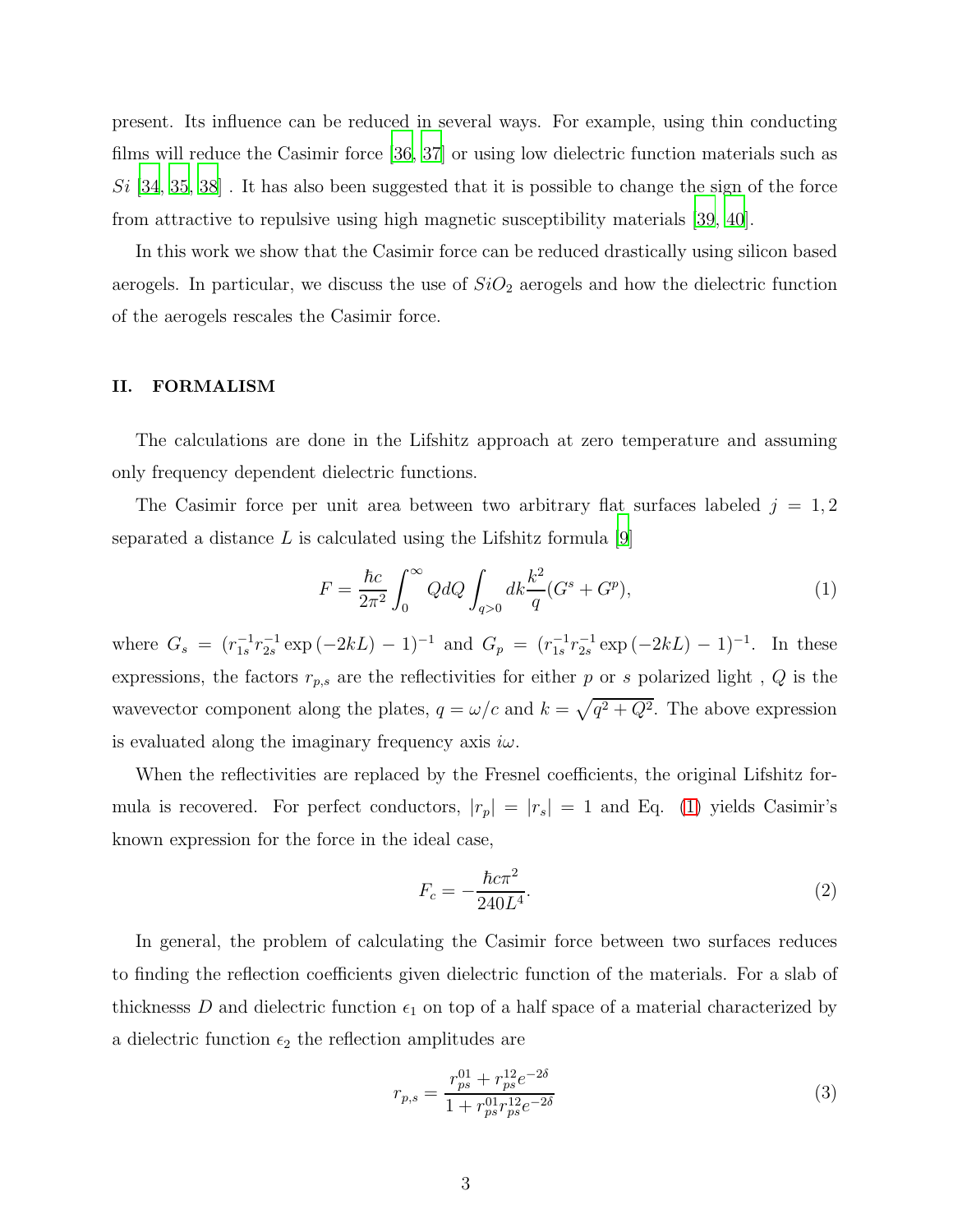where  $r_{p,s}^{i,j}$  are the Fresnel coefficients between material i and j where the subindex 0 stands for vacuum. The optical length is defined as  $|41|$ 

$$
\delta = \frac{D}{c} \sqrt{\omega^2 (\epsilon_1(i\omega) - 1) + c^2 k^2}.
$$
\n(4)

These definitions of the reflection amplitude and optical length are in the rotated space  $i\omega$ . This is, we change,  $\epsilon(\omega) \to \epsilon(i\omega)$ .

#### III. RESULTS

In this work we consider the use of aerogels to reduce the magnitude of the Casimir force. Aerogels are highly porous materials fabricated typically from  $SiO<sub>2</sub>$  using sol-gel techniques. The porosity is as high as 95% and they are promising materials in the semiconductor industry [\[42\]](#page-8-19) due to their low thermal conductivity, low density, good mechanical strength to compressional loads and their luminescent properties make them suitable in high energy physics detectors [\[43](#page-8-20)]. The property we are interested in is the dielectric function. Aerogels are the solids with the lowest index of refraction in the visible range  $n \sim 1.05$  depending on the porosity. The dielectric behavior of aerogels are dominated by the air voids rather than by the solid part [\[47](#page-9-0)] and the index of refraction varies linearly with porosity, as has been shown in several measurements in limited frequency ranges [\[45](#page-8-21), [46](#page-8-22), [47\]](#page-9-0). To calculate the Casimir force we need the dielectric response of the aerogel in a broad frequency range. This is done using an effective medium formalism such as a Clausius-Mossotti approximation. This approximation is adequate given the high porosity of the aerogels . Other formalisms, such as Looyenga's approach [\[48\]](#page-9-1) have also been used to describe the effective optical properties of porous media at lower porosities. Taking the dielectric function of air equal to one for all frequencies, the dielectric function of  $\epsilon(\omega)$  of the aerogel is obtained from

<span id="page-3-0"></span>
$$
\frac{\epsilon - \epsilon_{SiO2}}{\epsilon + 2\epsilon_{SiO2}} = \phi \frac{1 - \epsilon_{SiO2}}{1 + 2\epsilon_{SiO2}},\tag{5}
$$

where  $\phi$  is the porosity of the sample. The dielectric function of the  $SiO_2$  can be obtained from tabulated data [\[49\]](#page-9-2). The tabulated data expands a wide frequency range from 0.00218 eV to 2000 eV being enough to calculate the Casimir force for separations between  $0.1 - 1$ .  $\mu$ m. The dielectric function in the imaginary frequency domain is obtained from

$$
\epsilon_{SiO2}(i\omega) = 1 + \frac{2}{\pi} \int_0^\infty \frac{w' \epsilon''(w')}{w'^2 + \omega^2} dw',\tag{6}
$$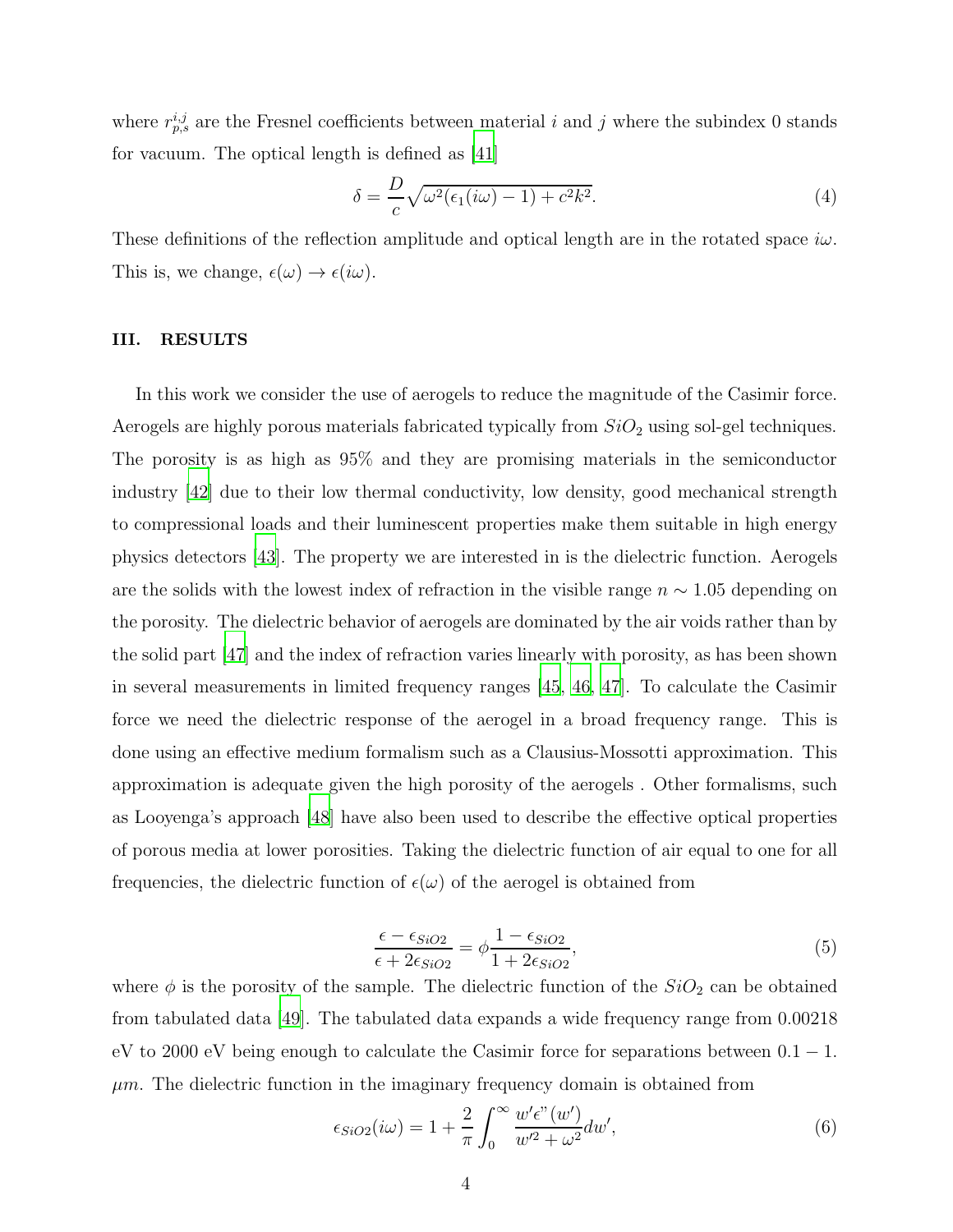where  $\epsilon''(w')$  is the imaginary part of the dielectric function that is obtained from the tabulated data. With the dielectric function of the silicon oxide and Eq.[\(5\)](#page-3-0) the reflection coefficients and hence the Casimir force can be calculated. In this work we calculate the reduction factor define as  $F_r = F/F_c$  where F is given by Eq.[\(1\)](#page-2-0) and  $F_c$  is the ideal Casimir force  $(Eq.(2))$  $(Eq.(2))$  $(Eq.(2))$ .

Let us consider first the Casimir force between two aerogel layers of thickness D deposited on top of Au substrates. The substrates are assumed as half-spaces and the dielectric function of Au is modeled using a Drude model with a plasma frequency of  $\omega_p = 9 eV$  and a damping constant of  $\gamma_D = 0.035eV$ . Depending on the values of the Drude parameters and the tabulated data used, variations of few percents on the calculated force are expected as discussed recently by Piroshenko [\[50](#page-9-3)]. Although the use of the Drude model at finite temperature has been questioned due to the apparent violation of Nerst heat theorem, we will not elaborate in this issue since we are interested in the effect of the aerogel on the Casimir force [\[19\]](#page-7-18).

The reduction factor as a function of separation for different thicknesses of the aerogel layers is shown in Fig. 1. As a reference we have also plotted the reduction factor for a Si layer 500 nm thick since this is a common dielectric that has been studied in connection with the Casimir force. For small separations, the reduction factor is of the order or 10<sup>−</sup><sup>2</sup> . This is close to one tenth of the expected value of the  $Si$  layer. The thicker the value of the aerogel layer the smaller and flatter the reduction factor becomes in a wider range of the separation. This behavior can be understood considering that for a given frequency and value of the normal wave vector, the optical length increases as  $D$  increases. This, in turn, implies that the exponential term in eq.[\(3\)](#page-2-2) becomes smaller for thicker slabs and the dominant contribution to the reflection comes from  $r_{01}^{s,p}$ . For thinner slabs the term containing the exponential has a bigger contribution from the aerogel-Au reflection amplitude  $r_{1,2}$  hence, the overall reflection amplitude is bigger and the force increases. In Figure 1 and subsequent plots the separation between the slabs ranges from 100 nm to 2  $\mu$ m that is a reasonable experimental range to probe the Casimir force. Also we assume that the porosity of the aerogel is  $\phi = 90\%$ .

The measurements of the Casimir force is commonly made between a  $Au$  [\[51](#page-9-4)] and a second surface that can be a metal or semiconductor. A more realistic configuration in our calculations is to consider the force between a Au half space and a aerogel supported also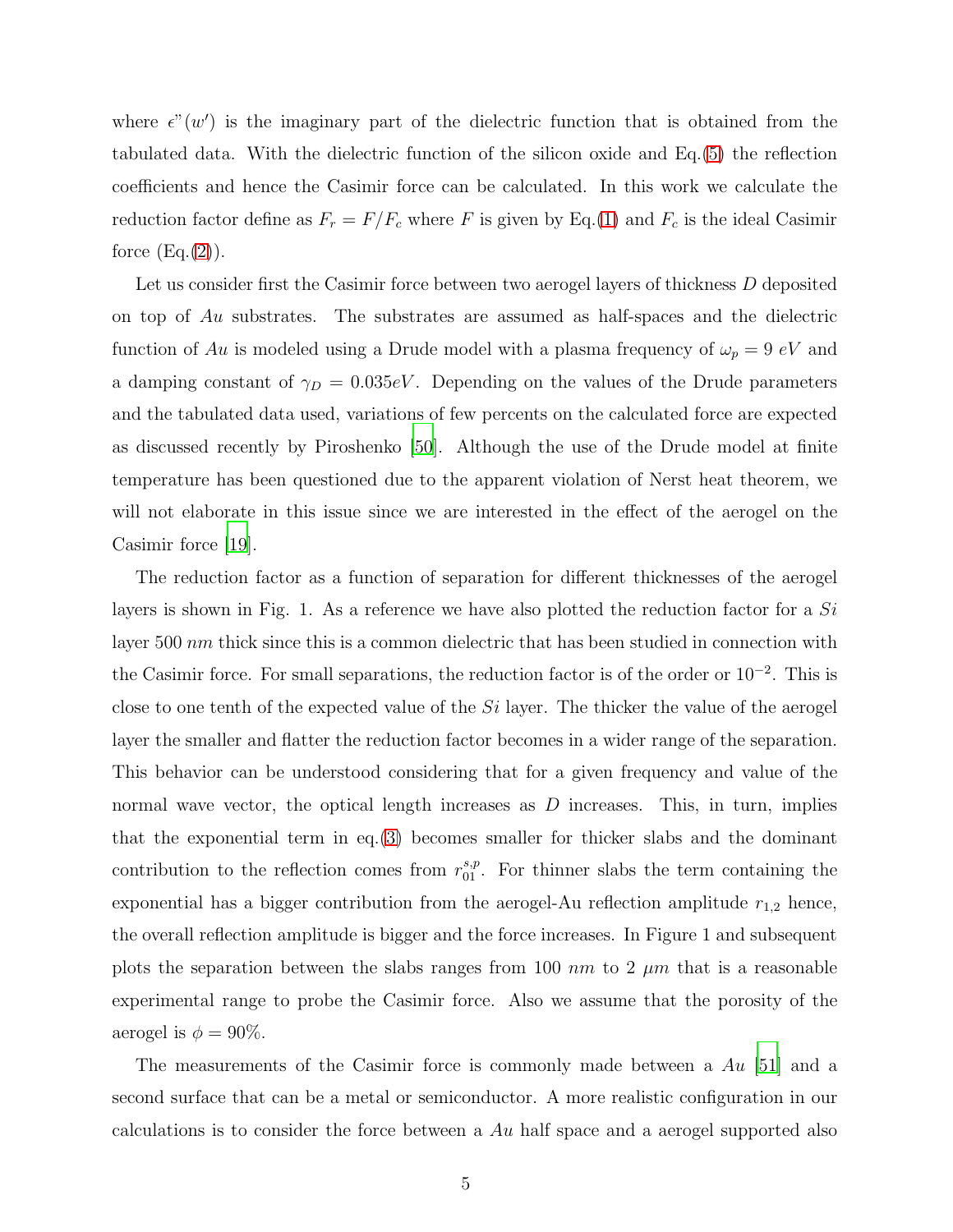on a Au substrate as shown in the inset of Figure 2. Also, in this figure the reduction factor is presented again for various values of the aerogel thickness. The force is slightly larger than in Figure 1, but even in this case there is a significant reduction. From both Figure (1) and (2) we see that the aerogel layer acts as a buffer than effectively increase the distance between the Au slabs, thus decreasing the force.

The role of the Au substrate is also important and if it is remove the reduction factor shows a different behavior as shown in Figure 3. In this case we plot the reduction factor as a function of plate separation  $L$  for slabs of thickness  $D$ . The reduction factor decreases as the separation increases in all cases. Indeed the force can be reduced several orders of magnitude for large separations depending on the aerogel slab thickness. For all practical purposes, aerogels will suppress the Casimir force below the range of detectability of current experiments even at short separations.

Finally let us consider the role of porosity. In Figure 4 we plot the reduction factor for two unsupported aerogel slabs of thickness  $D = 500nm$  for different porosities. As expected as the porosity increases, the dielectric function is lower and the Casimir force decreases. The inset shows the value of the reduction factor at a fixed separation of  $L = 1 \mu m$ , again for different porosities. Notice that the vertical axis of the inset has to be multiplied by 10<sup>−</sup><sup>5</sup> . This shows that the porosity can be an effective control parameter to modulate the value of the Casimir force. Of particular importance will be the control of pull-in instabilities in micro and nano devices [\[31\]](#page-8-8).

#### IV. CONCLUSIONS

In conclusion, in this work we presented the first numerical study of the use of aerogels to control the Casimir force by reducing its value significantly. There are two control parameters that can be changed to modify the force. One is the thickness slab and the second one is the porosity of the aerogel. Also, the role of a metallic substrate is evaluated. Even when the aerogels have a Au backing the force can be up to orders of magnitude smaller than for perfect metals. As compared to bulk Si, aerogels can decrease the Casimir force in several orders of magnitude. Other options that can be consider to reduce the Casimir force is to use porous semiconductor composites such as  $GaAs$  or porous  $Si$  [\[52\]](#page-9-5).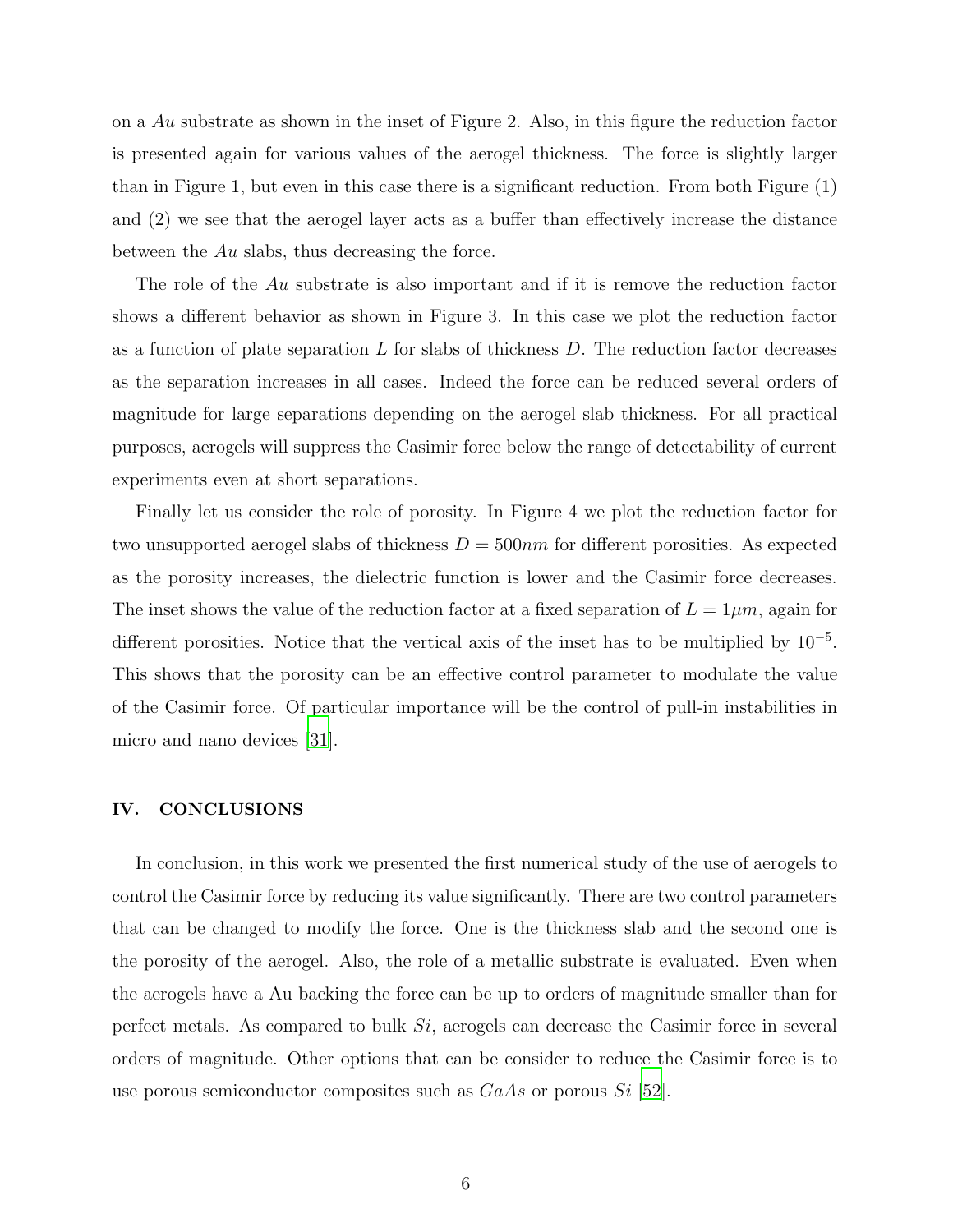# Acknowledgments

Partial support from CONACyT-Mexico Grant 44306 and DGAPA-UNAM IN-101605.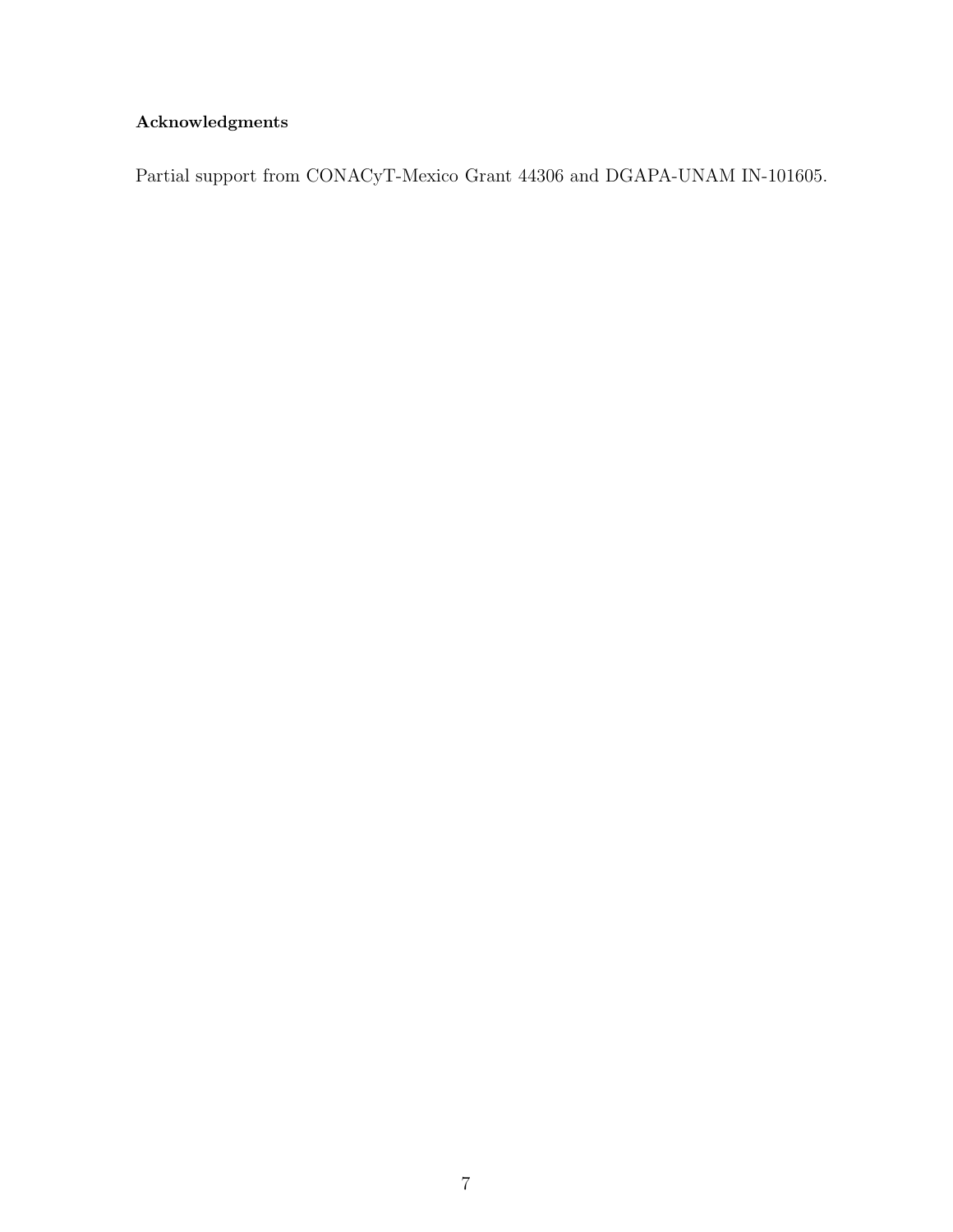- <span id="page-7-1"></span><span id="page-7-0"></span>[1] G. Casimir, Proc. K. Ned. Aka H. B. d. Wet. 51, 793 (1948).
- <span id="page-7-2"></span>[2] S. K. Lamoreaux, Phys. Rev. Lett. 78, 5 (1997); 81, 5475 (1998).
- <span id="page-7-3"></span>[3] D. Iannuzzi, M. Lisanti, and F. Capasso, Proc. National Acad. Sci. USA, 101, 4019 (2004).
- <span id="page-7-4"></span>[4] R. S. Decca, D. López, E. Fischbach, and D. E. Krause, Phys. Rev. Lett. **91**, 050402 (2003).
- <span id="page-7-5"></span>[5] U. Mohideen and A. Roy, Phys. Rev. Lett. 81, 4549 (1998).
- <span id="page-7-6"></span>[6] G. Bressi, G. Carugno, R. Onofrio, and G. Ruoso, Phys. Rev. Lett. 88, 041804 (2002).
- [7] F. Chen, U. Mohideen, G. L. Klimchitskaya, and V. M. Mostepanenko, Phys. Rev. A, 74, 022103 (2006).
- <span id="page-7-7"></span>[8] F. Chen, G. L. Klimchitskaya, V. M. Mostepanenko, and U. Mohideen, Phys. Rev. Lett. 97, 170402 (2006).
- <span id="page-7-8"></span>[9] E. M. Lifshitz, Sov. Phys. JETP 2, 73 (1956).
- <span id="page-7-9"></span>[10] M. Bordag, U. Mohideen and V.M. Mostepanenko, Phys. Rep. 353, 1 (2001).
- <span id="page-7-10"></span>[11] S. K. Lamoreaux, Phys. Rev. A **59** R3149 (1999).
- <span id="page-7-12"></span><span id="page-7-11"></span>[12] M. Bostrom and B. E. Sernelius, Phys. Rev. A 61 046101 (2000).
- [13] C. Genet, A. Lambrecht and S. Reynaud, Phys. Rev. A **62**, 012110 (2000).
- <span id="page-7-14"></span><span id="page-7-13"></span>[14] G. Palasantzas, J. Appl. Phys. 97, 126104 (2005).
- <span id="page-7-15"></span>[15] G. Palasantzas, J. Appl. Phys. 98, 034505 (2005).
- [16] M. Schaden and L. Spruch, Phys. Rev. A 65 034101 (2002).
- <span id="page-7-16"></span>[17] F. Chen, G. I. Klimchitskaya, U. Mohideen and V. M. Mostepanenko, Phys. Rev. Lett. 90 160404 (2003).
- <span id="page-7-17"></span>[18] J. S. Hoye, I. Brevik, S. A. Ellingsen and J. B. Aarseth, arXiv [quant-ph/0703174](http://arxiv.org/abs/quant-ph/0703174) (2007).
- <span id="page-7-18"></span>[19] V. M. Mostepanenko, V. B. Bezerra, R. S. Decca, B. Geyer, E. Fischbach, G. L. Klimchitskaya, D. E. Krause, D. Lpez and C Romero, J. Phys. A: Math. Gen. 39, 6589 (2006).
- <span id="page-7-19"></span>[20] F.M. Serry, D. Walliser and G. J. Maclay, IEEE J. Microelectromechanical Systems 4, 193 (1995).
- <span id="page-7-20"></span>[21] H. B. Chan, V. A. Aksyuk, R. N. Kleiman, D. J. Bishop, and F. Capasso, Science 291, 1941 (2001).
- <span id="page-7-21"></span>[22] H. B. Chan , V. A. Aksyuk, R. N. Kleiman, D. J. Bishop, and F. Capasso, Phys. Rev. Lett. 87, 211801 (2001).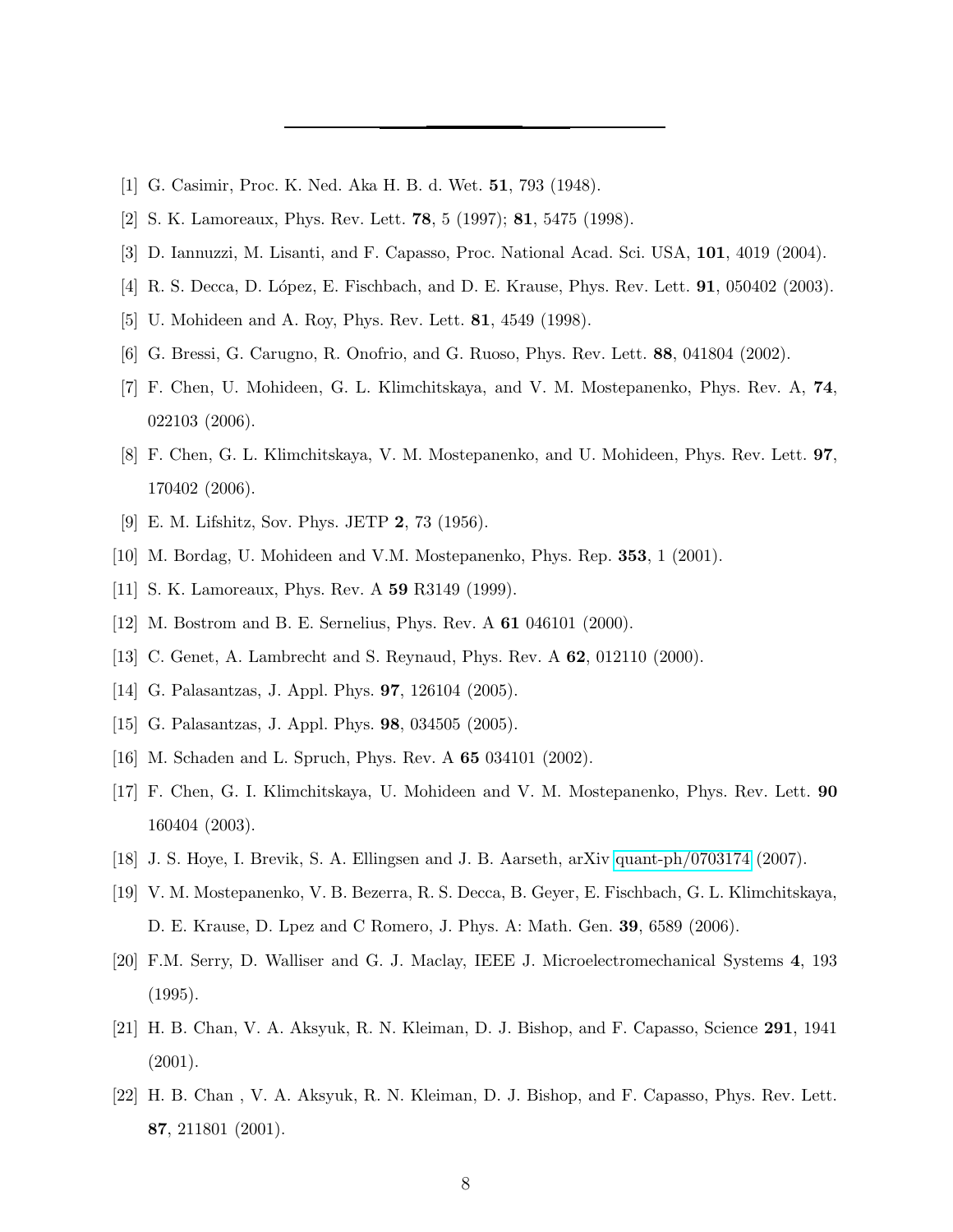- <span id="page-8-0"></span>[23] F. Capasso, J. N. Munday, D. Iannuzzi and H. B. Chan, IEEE Journal of Selected Topics in Quantum Electronics, 13 400 (2007).
- <span id="page-8-1"></span>[24] F.M. Serry, D. Walliser and G. J. Maclay, J. Appl. Phys. 84, pp. 2501-2506, (1998).
- <span id="page-8-2"></span>[25] J. A. Pelesko and D. H. Bernstein, *Modeling MEMS and NEMS*, (Chapman and Hall/CRC, Boca Raton, Florida, 2003).
- <span id="page-8-4"></span><span id="page-8-3"></span>[26] J. A. Pelesko, SIAM J. Appl. Math., 62, pp. 888-908 (2002).
- <span id="page-8-5"></span>[27] Y. P. Zhao, L. S. Wang and T. X. Yu, J. Adhesion Sci. Technol., 17, 519 (2003).
- <span id="page-8-6"></span>[28] J. G. Guo and Y. P. Zhao, J. Microelectr. Sys. 13, 1 (2004).
- <span id="page-8-7"></span>[29] Wen-Hui Lin and Ya-Pu Zhao, J. Phys. D: Appl. Phys. 40 1649 (2007).
- <span id="page-8-8"></span>[30] J. Barcenas. L. Reyes and R. Esquivel-Sirvent, Appl. Phys. Lett. 87, 263106 (2005).
- <span id="page-8-9"></span>[31] L. Reyes, J. Barcenas y R. Esquivel-Sirvent, New J. Phys. 8, 241 (2006).
- <span id="page-8-10"></span>[32] R. C. Batra, M. Porfiri and D. Spinello, Eur. Phys. Lett. 77, 20010 (2007).
- [33] Delrio, F. W., M. P. DeBoer, J. A. Knapp, E. D. Reedy, P. J. Clews and M. L. Dunn, Naturematerials 4, 629 (2005).
- <span id="page-8-13"></span>[34] A. Lambrecht, I. Pirozhenko, L. Duraffourg and Ph. Andreucci, Eur. Phys. Lett. 77 44006 (2007).
- <span id="page-8-14"></span>[35] R. Esquivel-Sirvent and C. Villarreal, Mat. Res. Soc. Proc. 741, j5.21.1 (2003).
- <span id="page-8-11"></span>[36] M. Lisanti, D. Iannuzzi and F. Capasso, Proc. Nat. Acad. Sci. 102, 11989 (2005).
- <span id="page-8-12"></span>[37] S de Man and D. Iannuzzi, New J. Phys. 8 235, (2006).
- <span id="page-8-15"></span>[38] F. CHen, U. Mohideen, G.L. Klimchitskaya and V. M. Mostepanenko, Phys. Rev. A 74 022103 (2006).
- <span id="page-8-16"></span>[39] O. Kenneth, I. Klich, A. Mann, and M. Revzen Phys. Rev. Lett. 89, 033001 (2002).
- <span id="page-8-18"></span><span id="page-8-17"></span>[40] D. Iannuzzi and F. Capasso Phys. Rev. Lett. 91, 029101 (2003).
- <span id="page-8-19"></span>[41] M. Born and E. Wolf, Principles of Optics, Pergamon Press (Oxford, 1980).
- [42] M. H. Jo, H. H. Park, D. J. Kim, S. H. Hyun, S. Y. Choi and J. T. Palik, J. Appl. Phys. 82 1299 (1997).
- <span id="page-8-20"></span>[43] T. Sumiyoshi, I. Adachi, T. Iijimat, R. Suda, M. Yokoyama and H. Yokowaga, J. Non-Cryst. Solids 225, 369-374 (1998).
- [47] L. W. Hrubesh, L. E. Keene ad V. R. Latorre, J. Mat. Res. 8, 1736 (1993).
- <span id="page-8-21"></span>[45] S. Geiss, B. Muller and J. Fricke, J. Porous Mat. 7, 423 (2000).
- <span id="page-8-22"></span>[46] C. Himcinschi, M. Friedrich, C. Murray, I. Streiter, S. E. Scchulz, T. Gessner and D. R. T.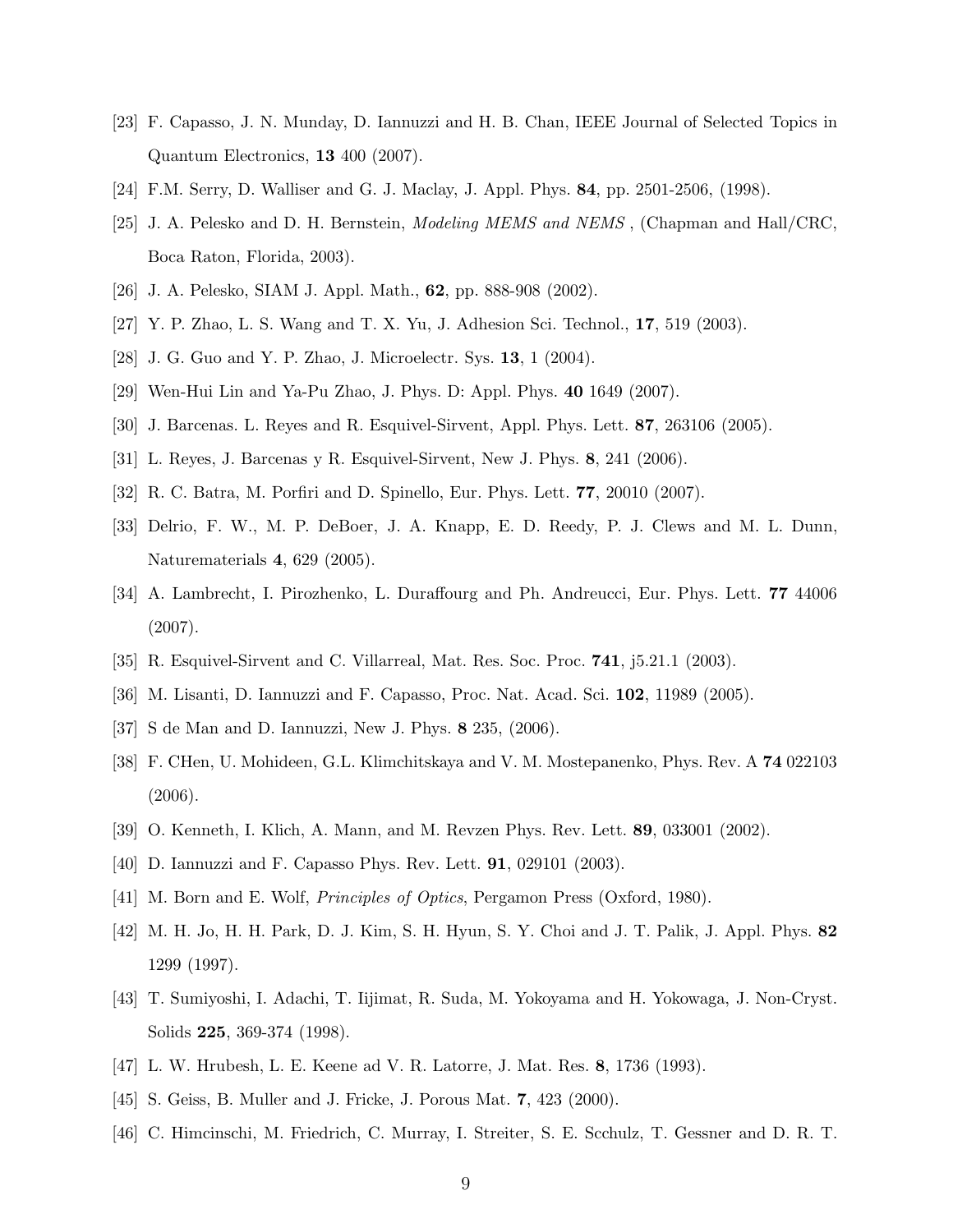Zahn, Semicond. Sci. Technol. 16, 806 (2001).

- <span id="page-9-1"></span><span id="page-9-0"></span>[47] L. W. Hrubesh, L. E. Keene and V. R. Latorre, J. Mater. Res. 8, 1736 (1993).
- [48] H. Looyenga, Physica 31, 401 (1965).
- <span id="page-9-2"></span>[49] E. D. Palik (Editor), Handbook of Optical Properties of Solids, (Academic Press, London 1985).
- <span id="page-9-4"></span><span id="page-9-3"></span>[50] I. Pyroshenko, A. Lambrecht and V. B. Svetovoy, New. J. Phys. 8. 238 (2006).
- <span id="page-9-5"></span>[51] The measurements are usually made between a Au sphere and plate.
- [52] V. Kochergin and H. Foll, Mat. Res. Soc. Symp. Proc., 881E, CC3.1.1 (2005).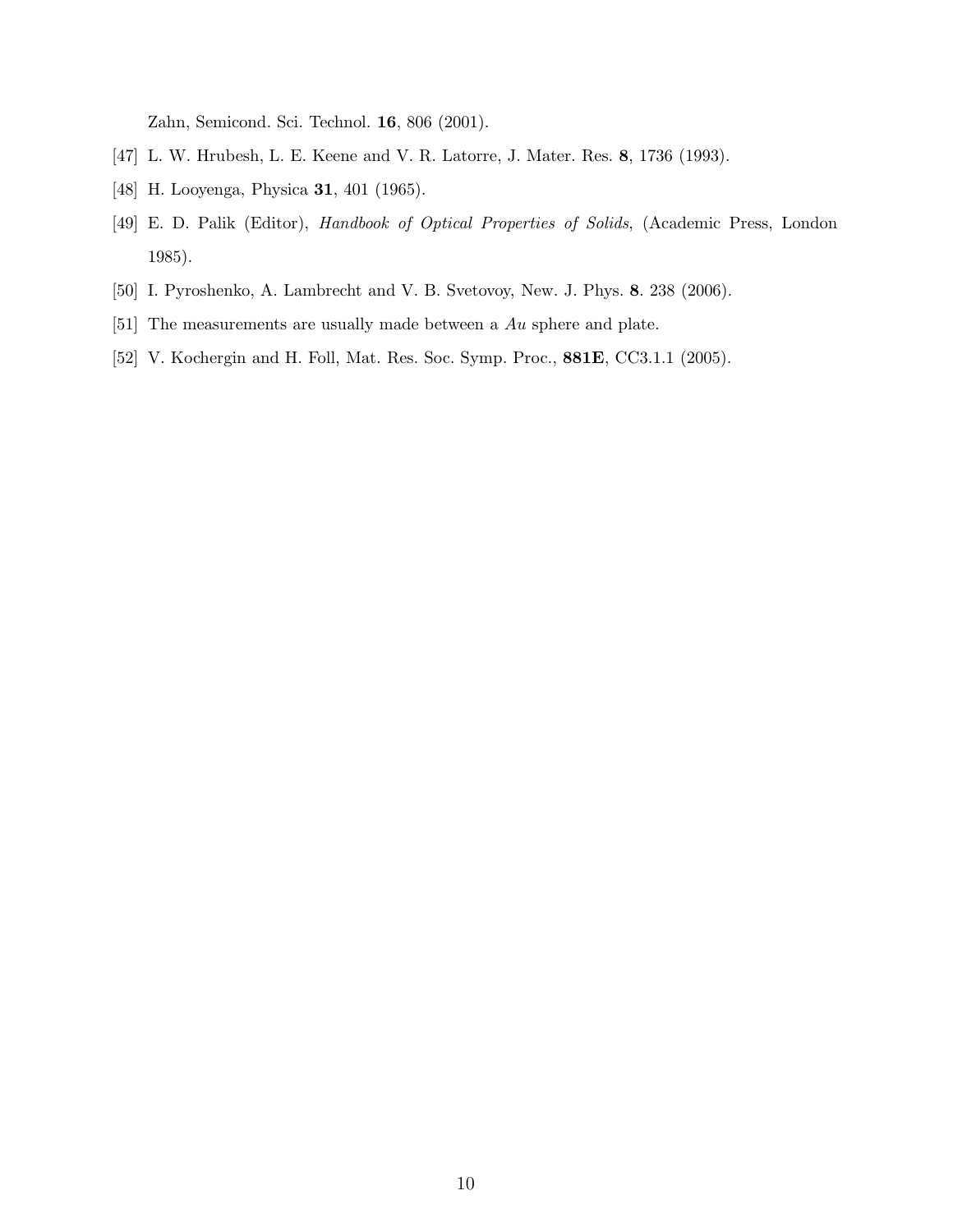

FIG. 1: Reduction factor between slabs of aerogel supported on Au substrates, for different aerogel thicknesses. As a reference the reduction factor for a  $500nm$  thick  $Si$  slab is presented. The thicker the aerogel slab, the smaller the force in a wider range of separations as explained in the text. The calculations are for an aerogel with a 90% porosity. The thicknesses of the aerogel used in the different curves are a)  $D = 250nm$ , b)  $D = 500nm$ , c)  $D = 700nm$ , d) $D = 1000nm$ .



FIG. 2: The reduction factor is shown for the system depicted in the inset, for different thicknesses of the aerogel layer. This configuration resembles closer an experimental set up. The same thicknesses D of the aerogel as in Fig.1 were used. Even in this case a significant reduction in the force is obtained. The aerogel slab acts as a buffer that increases the optical distance between the metallic components.